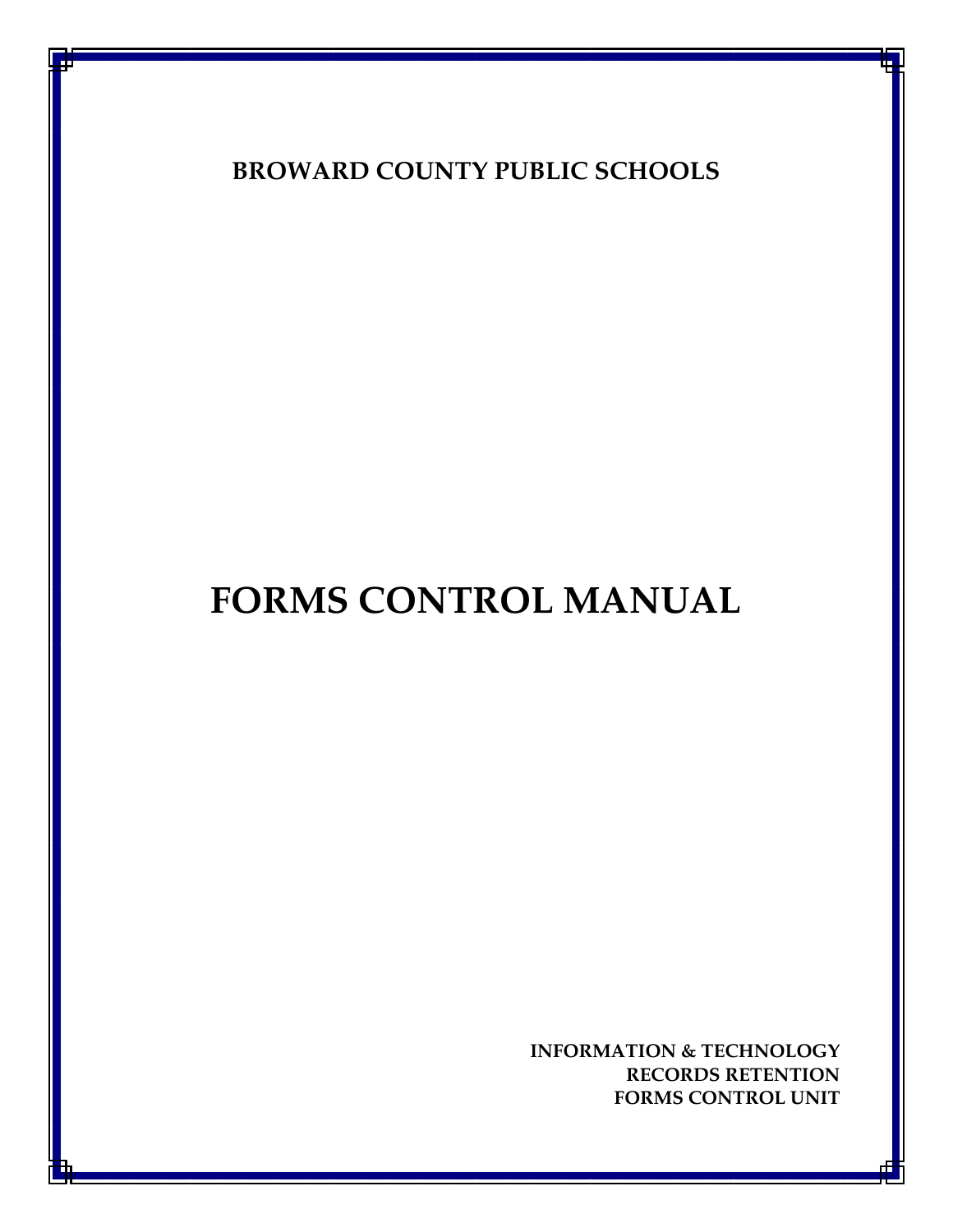**http://www.web/forms**

## **SCHOOL BOARD'S MISSION STATEMENT**

**We, the School Board of Broward County, Florida, are committed to ensure that all students receive a quality education within a safe and secure learning environment**.

#### **FORMS CONTROL SYSTEM POLICY 2 5 0 1**

A FORMS CONTROL SYSTEM SHALL BE MAINTAINED TO COLLECT, CATALOG, INDEX, REVIEW AND APPROVE ALL FORMS UTILIZED WITHIN THE BROWARD COUNTY SCHOOL SYSTEM.

THOSE DISTRICT FORMS, AS INDEXED IN THE FORMS INDEX, SHALL CONSTITUTE THE APPROVED DISTRICT FORMS AS REQUIRED BY FLORIDA STATUTE.

AUTHORITY: F. S. 229.555(2)

#### **RULES**

1. The Forms Control Office shall develop and distribute to all county department heads and principals a Forms Control Manual which shall set forth the procedures to be used in the forms control system.

2. All forms approved for use in the Broward County school system shall contain a county form number and be indexed in the Forms Index.

3. Any form developed for use in the Broward County school system to solicit information between administrative units or the public shall have as its basis a requirement by statute, regulation, rule or Board-approved program.

4. A copy of any form listed in the Forms Index may be obtained without cost by the public from the Forms Control Office.

AUTHORITY: F. S. 229.555(2)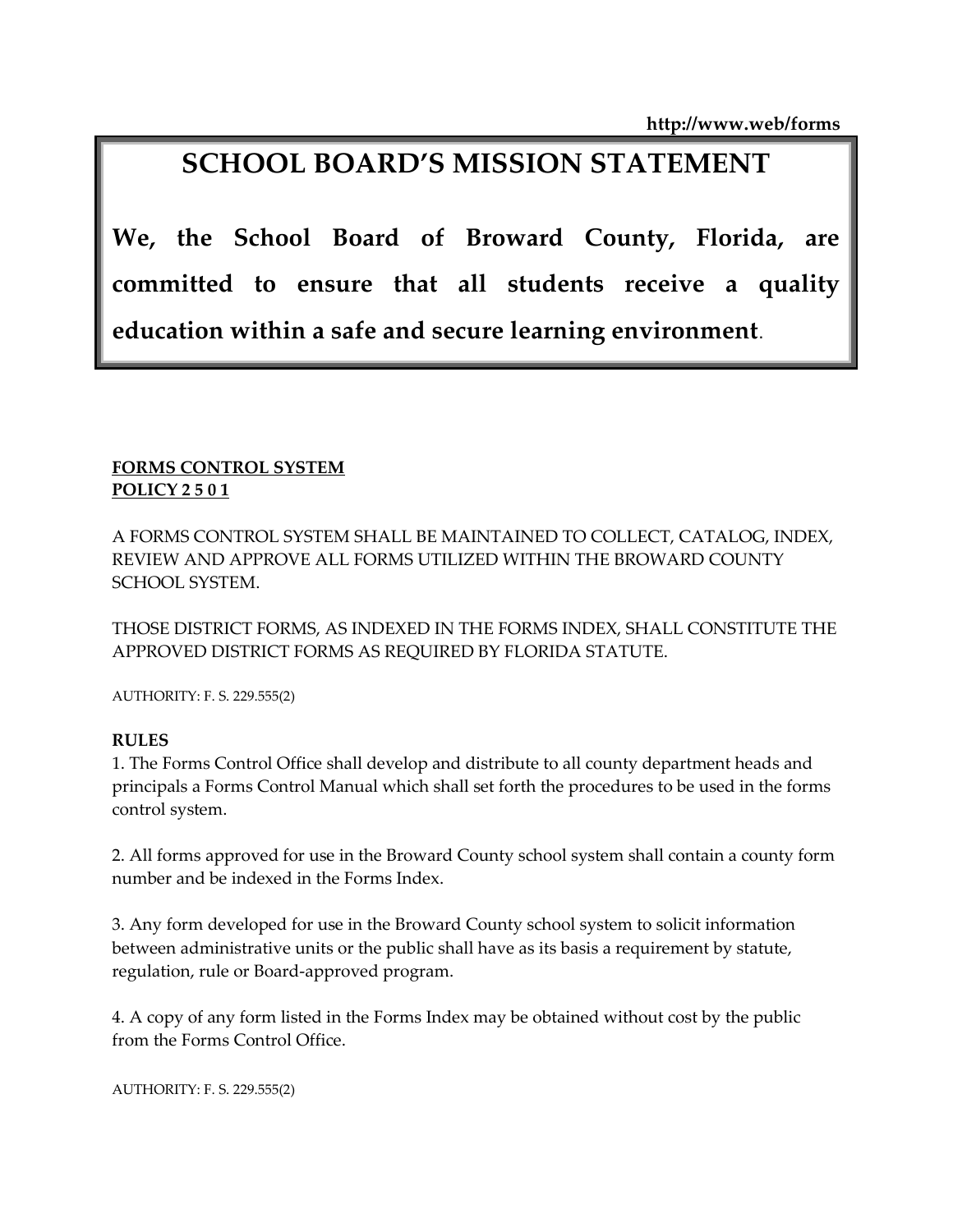## **TABLE OF CONTENTS**

| Introduction <b>contracts</b> 1                                |        |
|----------------------------------------------------------------|--------|
|                                                                |        |
| Forms Approval Process                                         | $3-4$  |
| Functional Requirements                                        | 5      |
|                                                                | 5      |
| Foreign Language Forms <b>Example 18</b> 5                     |        |
| Electronic Forms                                               | 6      |
| Requests for Printing <b>Constanting Requests</b> for Printing | 7      |
|                                                                |        |
| District Forms Catalog                                         |        |
| Internal Forms                                                 | $9-10$ |
|                                                                |        |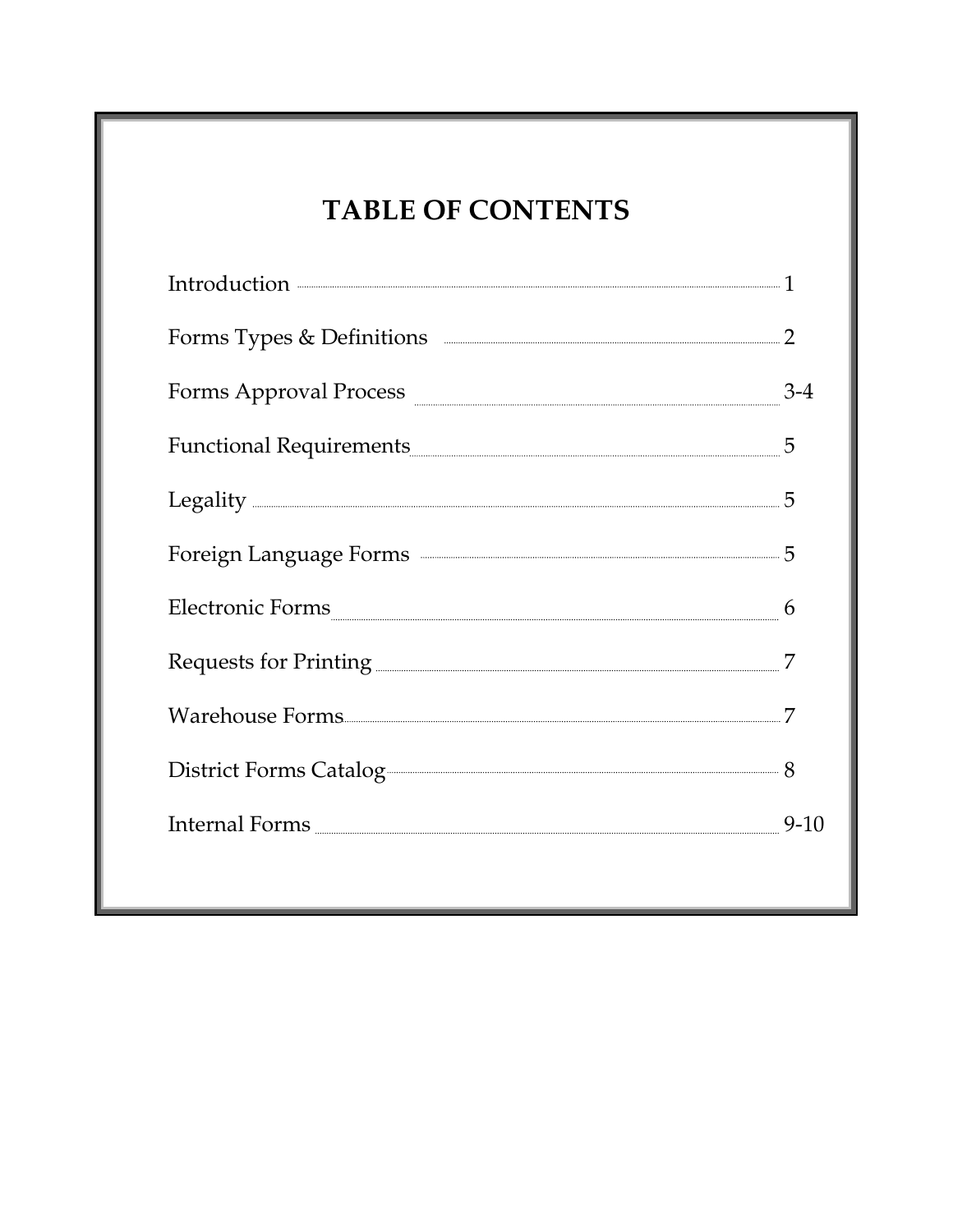### **INTRODUCTION**

The Forms Control Unit was established in June 1977 to comply with Florida State [Statute 1008.385 \(2\)\(b\)1,](http://www.leg.state.fl.us/Statutes/index.cfm?App_mode=Display_Statute&URL=1000-1099/1008/Sections/1008.385.html) which requires the formation of a reports management system. One of the goals of this statute was to eliminate paperwork redundancy. This statute also requires that an inventory of all School District forms be maintained and that an Official Forms Index be made accessible to the public.

School Board Policy 2501 states that a form control system shall be maintained to collect, catalog, index, review, and approve all forms utilized within the Broward County School System. Those District Forms, as indexed in the forms index, shall constitute the approved District Forms as required by Florida Statute. The Forms Control Unit has instituted procedures to review and coordinate the use and development of District Forms in order to fulfill these responsibilities. This will insure that all data collection activities are communicated to the responsible school and district personnel.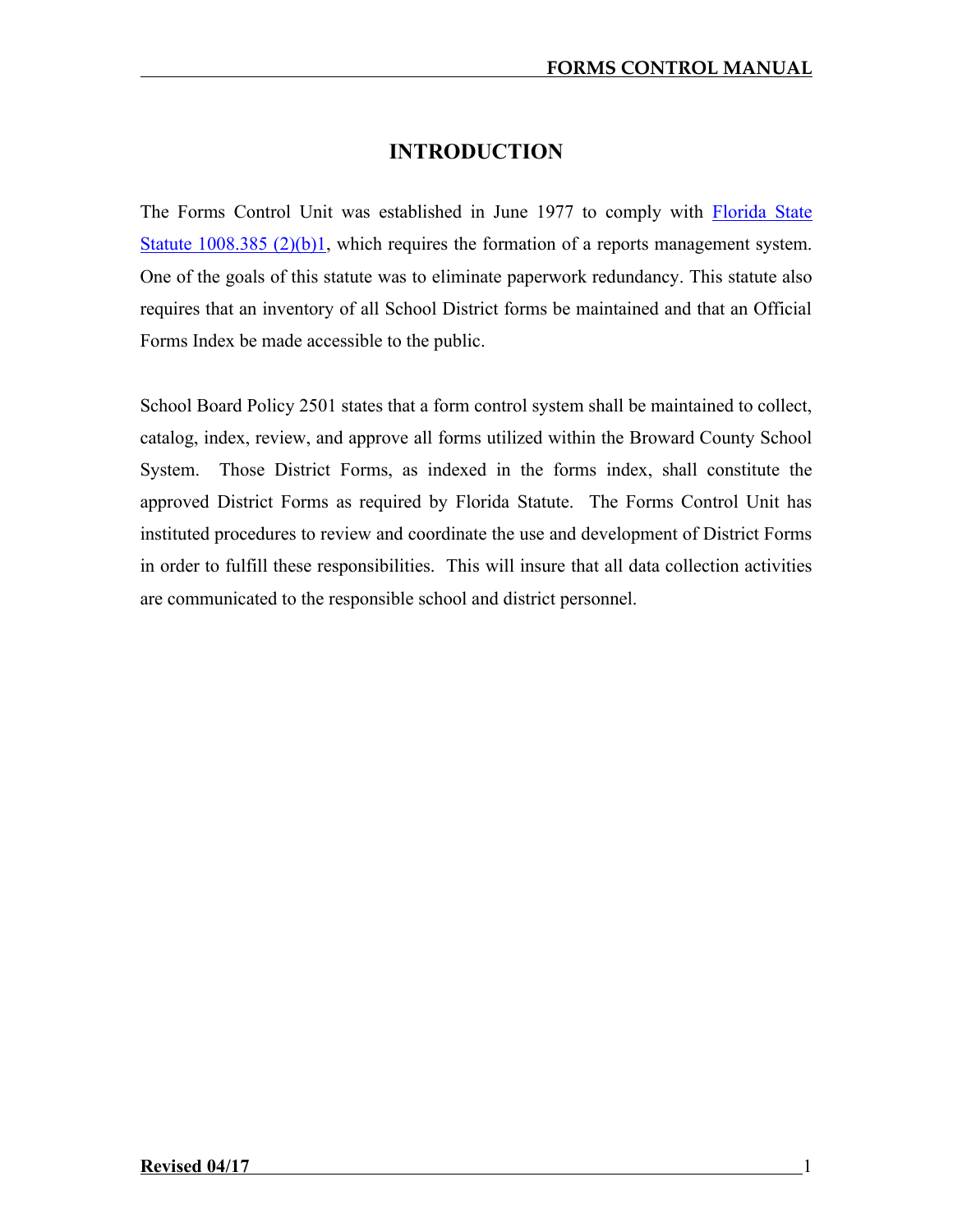#### **I. FORM TYPES & DEFINITIONS**

A form is defined as any *printed* or *electronically* produced document with space for filling in data in a pre-determined format. Forms are divided into the following two categories: district and internal.

#### **District Forms**

**To comply with Florida Statutes and Policy all district forms described above must be approved and assigned a district form control number** *prior to* **distribution and use**.

- Transactional Forms This category includes forms that serve as a record of action(s) taken or establishes an audit trail of such action(s). Examples of transactional forms are purchase orders, accounting forms, student suspension forms, student accident reports, and inventory recording items.
- Data Collection Forms Forms designed to collect data about the School District (its schools, employees, and students) are included in this category. Examples of data collection forms are questionnaires, surveys, grade sheets, and employment applications.
- Administrative Procedure Forms Administrative procedure forms are necessary to the daily operation of every school and department to carry out School Board directives. Examples include cumulative folders, student attendance reports, exceptional student education forms, student scheduling forms, student discipline referrals, and field trip permits.

#### **Internal Forms**

• Internal Forms –Are restricted to a single school, area office, department, or section for the purpose of organizing, facilitating, or coordinating specialized activities within that organizational unit. An example of an internal form is an overtime report that moves from employee to supervisor, but never leaves the school or department of origination. These types of forms do not require Forms Control approval.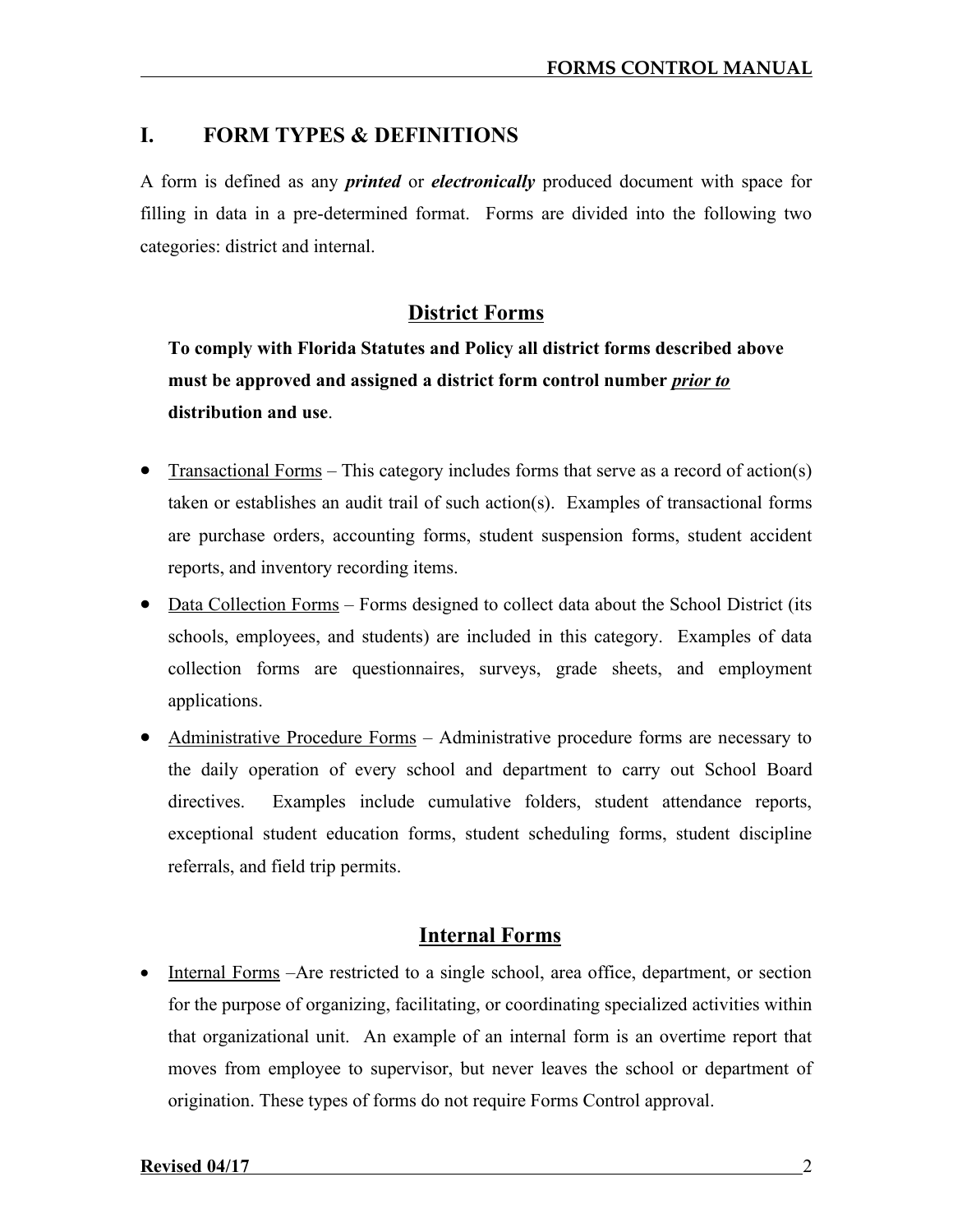### **II. FORMS APPROVAL PROCESS**

The form(s) approval process is outlined below for any form developed in the Broward County School District to solicit information between administrative units, schools, or the public.

#### **STEPS REQUIRED FOR NEW OR REVISED FORM(S) APPROVAL:**

- A. Forms Control Authorization Request (FCAR) form must be completed, signed, and submitted (via pony or email) with a copy of the proposed new, revised, or consolidated form(s) to the Forms Control Assistant at I&T/Records Retention. This form is available on the Intranet site: http://web/forms
- B. The basic form format shall include the following information:
	- 1. Heading: The majority of the forms will have the heading as "Broward County Public Schools". Only use "The School Board of Broward County, Florida" when listing the group on legal documents to indicate the legal, governing body of the school system.
	- 2. A definitive title. The word "form" must not appear in the title.
	- 3. The form number, revision date, and department name printed on the bottom left corner of the form. For new forms this information will be provided after the form has been approved. When the form number is assigned, it can be added along with the date, and department name.

Example: Form #0000 New or Rev 01/14 Forms Control

- C. The Forms Control Assistant will review the new or revised form and communicate any recommended changes or disapproval of the form to the form originator. If changes are recommended, the form originator will make the changes and re-submit the form to the Forms Control Assistant.
- D. The Forms Control Assistant will initial and return a copy of the FCAR to the originator upon final approval of the form or notify the contact person by email.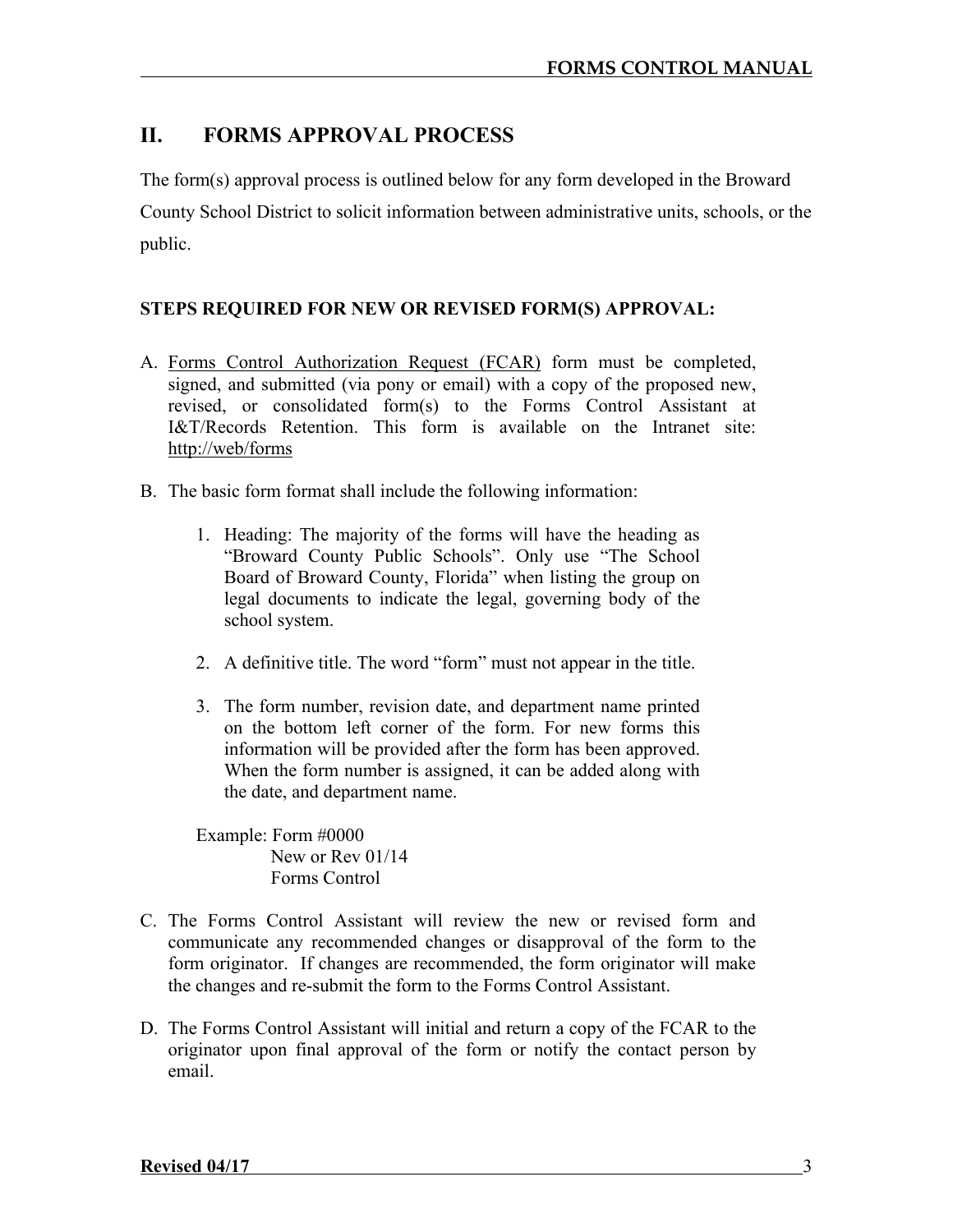- E. The final copy of the approved form must be submitted to the Forms Control Assistant to be placed in the official file.
- F. All approved forms will be posted to the Forms Control Website unless otherwise noted. It will be the responsibility of each department to notify Forms Control of any revisions or obsolete forms.

Each duly authorized form will be assigned a unique Control Number called a Forms Control Number. The Forms Control Number indicates the form has been officially approved. All District (County) level forms or reports (except internal forms) must display the assigned Forms Control Number before the form can be distributed to another organizational unit. Federal and State Forms must be recorded and listed in the Official District Forms Catalog Index. This type of form will not bear the Forms Control Number.

Note: As soon as an existing form becomes obsolete, notify the Forms Control Assistant, Records Retention at (754) 321-3150.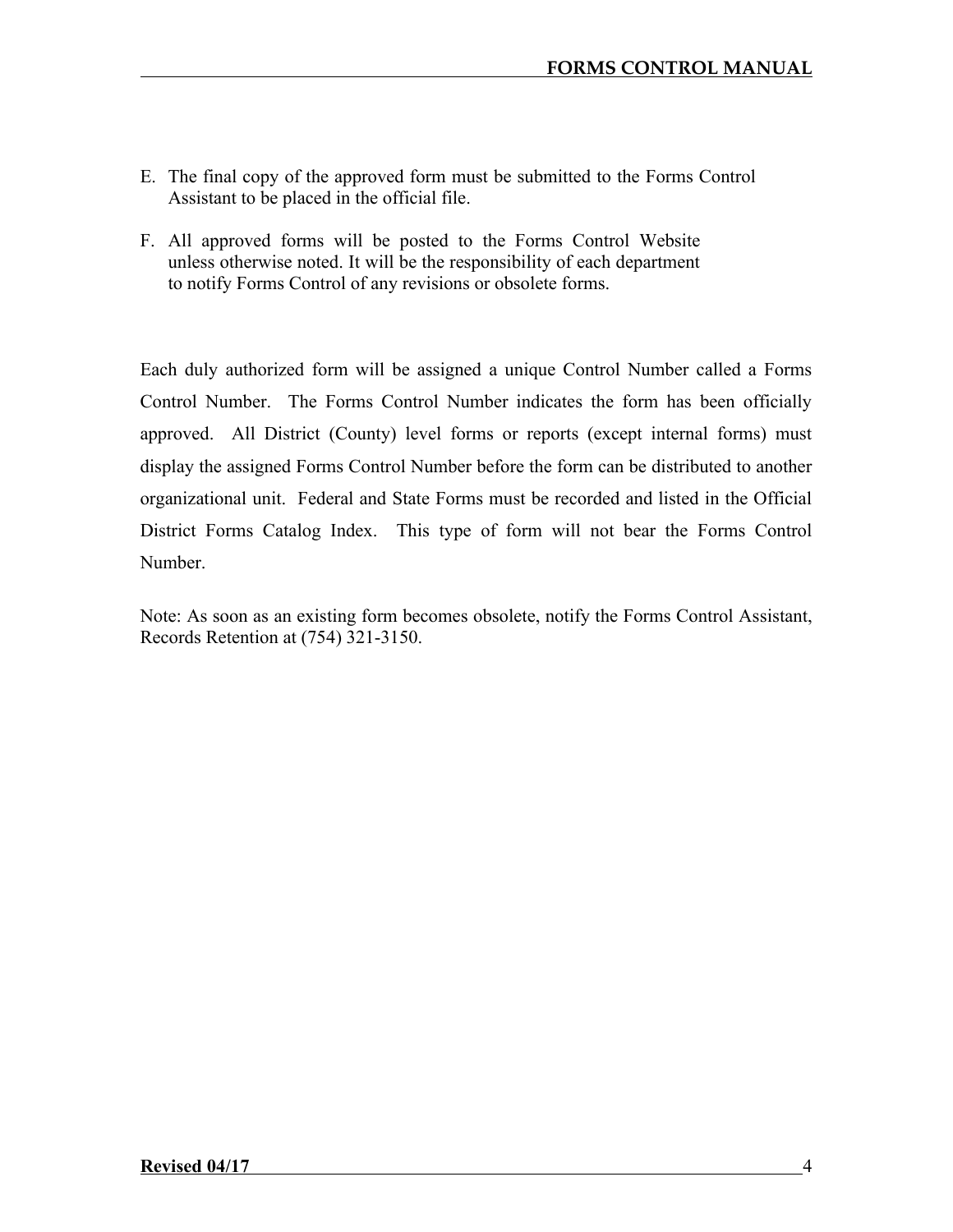#### **III. FUNCTIONAL REQUIREMENTS**

The following is a list of the functional requirements for district forms:

- A. The data generated by the form must be required by law, existing rule or School Board Policy, or the form's required data must be specifically needed for program operation without which activities, tasks, and requirements of a law, rule, or policy cannot be accomplished.
- B. There is no other source from which the data can be obtained.
- C. The cost of collecting the data does not exceed its worth.

#### **IV. LEGALITY**

Legal consideration must be given to any request that attempts to solicit data from or about an individual that concerns the individual's privacy. Please review FERPA and HIPPA for privacy laws.

#### **V. FOREIGN LANGUAGE FORMS**

The Bilingual/ESOL Department is responsible for the translation of forms into foreign languages. The official languages for the Broward County School Board are: English, Haitian Creole, Portuguese, and Spanish. In order to have a form translated, an English version of the form must be approved first. Each translated version of a form will follow the same procedures for approval as any new or revised form and must be accompanied with the English version of the form. The translated form will have an appendix added to the form number to indicate in which language the form is written. For example: 1234SP, 1234HC, 1234PO. One authorization form may be filled out for all translations of the original form. Put all translated form numbers on the one authorization request form.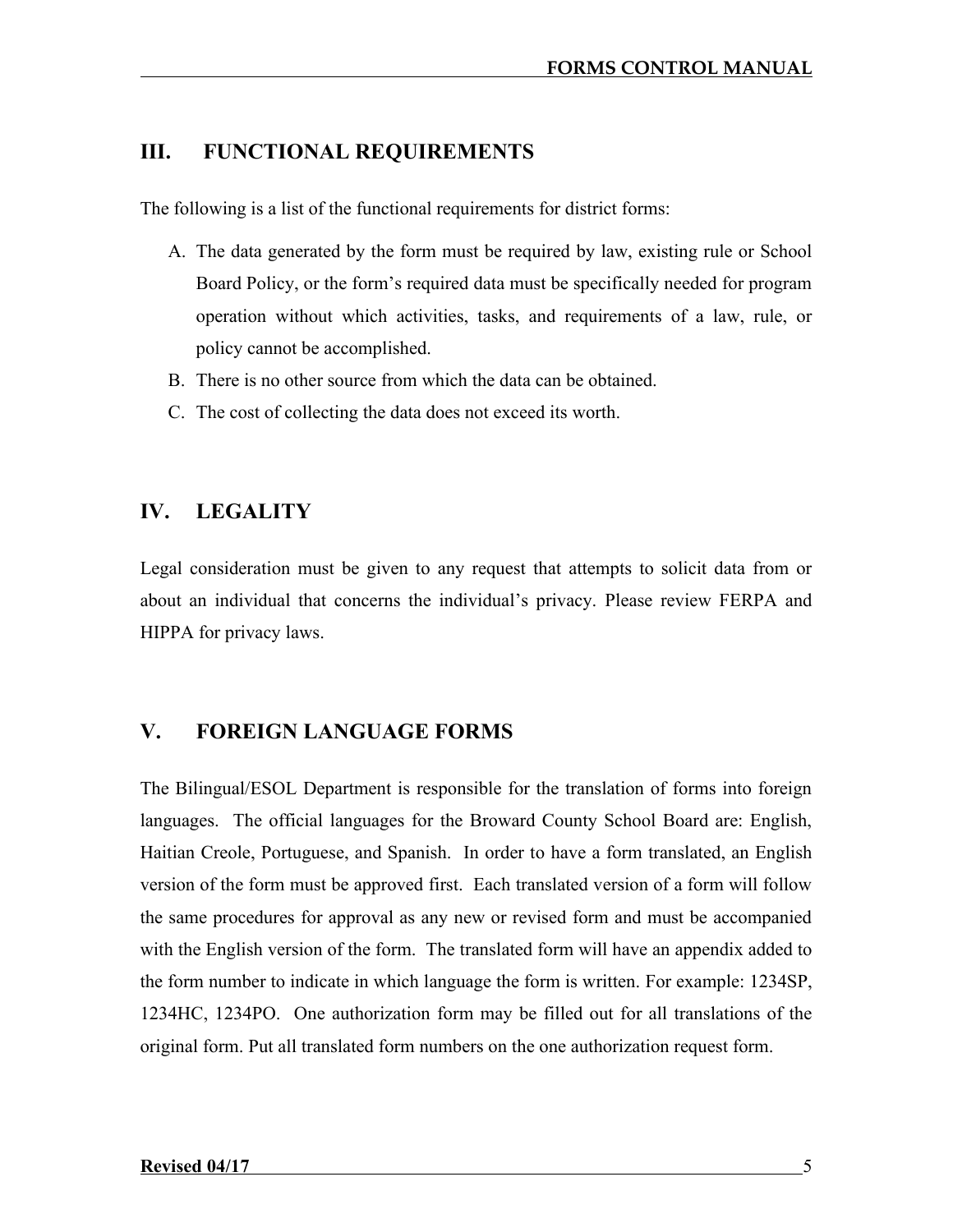### **VI. ELECTRONIC FORMS**

The Forms Control Unit objective is to reduce and consolidate paper forms used throughout the District and they are committed to supporting all viable projects to convert existing paper forms into electronic processes. When a form becomes electronic, it is still considered a functioning document that must be tracked in the forms catalog and requiring a forms control number *before* distribution. **The same procedures for approving paper forms will be followed for electronic forms (see Section II, Forms Approval Procedures, page 3-4).**

The School Board of Broward County Intranet will be used as a medium for the forms management system. The Intranet site to access electronic forms available in PDF format is: http://web/forms. Security capabilities can be built in to protect sensitive issues. The advantages to posting forms on the Intranet include:

- The most current form is readily available
- An increased sharing of available data
- A reduced cost of printing
- Reduced storage space needed to maintain pre-printed forms
- Wide-reaching capabilities
- Easily accessible

**All revised and new forms will be posted to the forms control website.**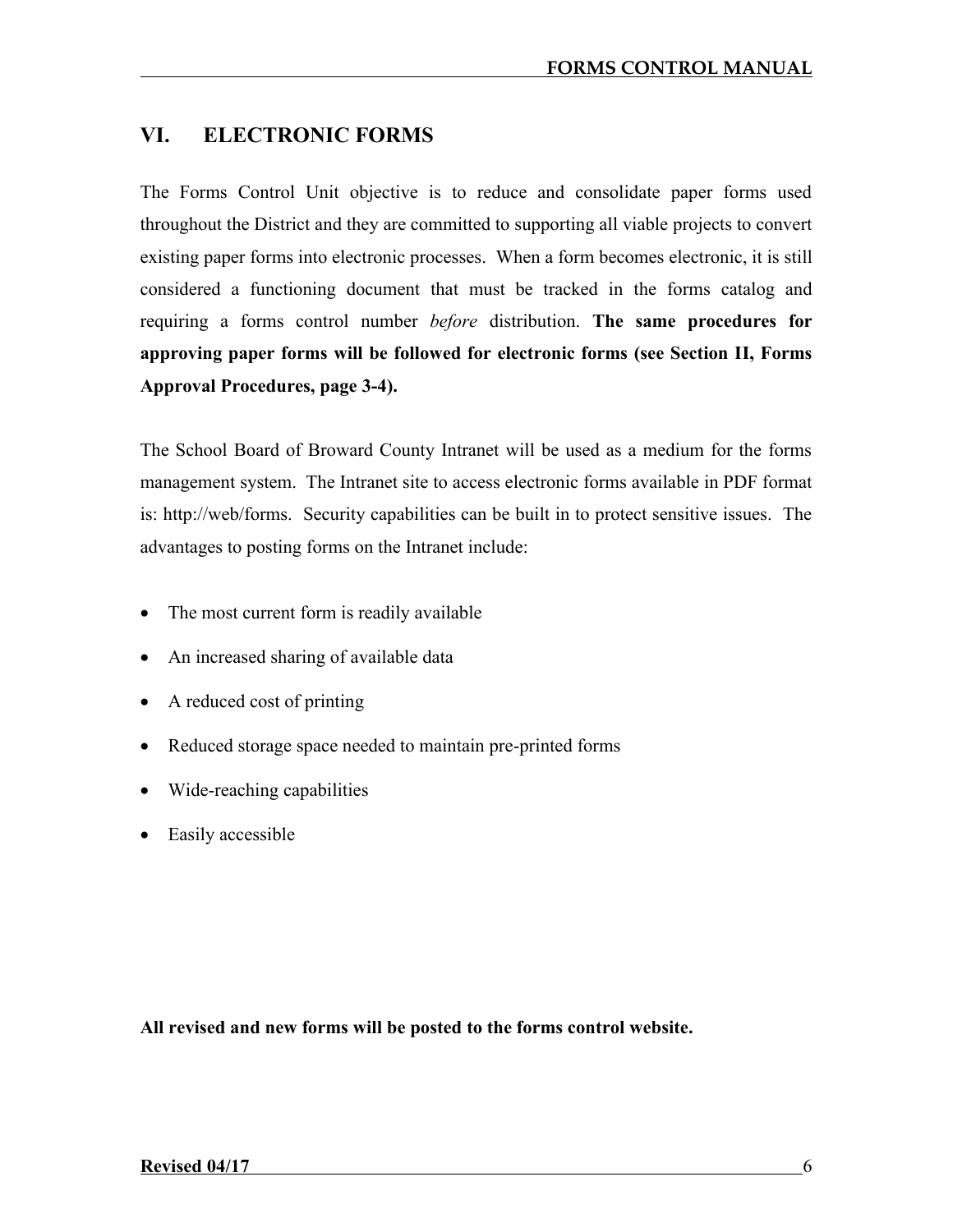#### **VII. REQUESTS FOR PRINTING**

All requests for printing District forms either in-house or by an outside vendor must be cleared first through the Forms Control Assistant at I&T/Records Retention. This will insure that the form has been reviewed, authorized for use, and that the latest approved revision will be printed. No District form will be printed without a Forms Control number.

#### **VIII. WAREHOUSE FORMS**

The warehouse will only stock forms that are required for district-wide distribution. When the supply for an existing warehouse form is low, the department responsible for that form will be contacted and requested to review the form for any revisions before it is printed and re-stocked. The Warehouse Manager has the authority to approve or deny a request to stock a form in the Warehouse. This decision will be based on annual usage, demand, price, and available space in the Warehouse.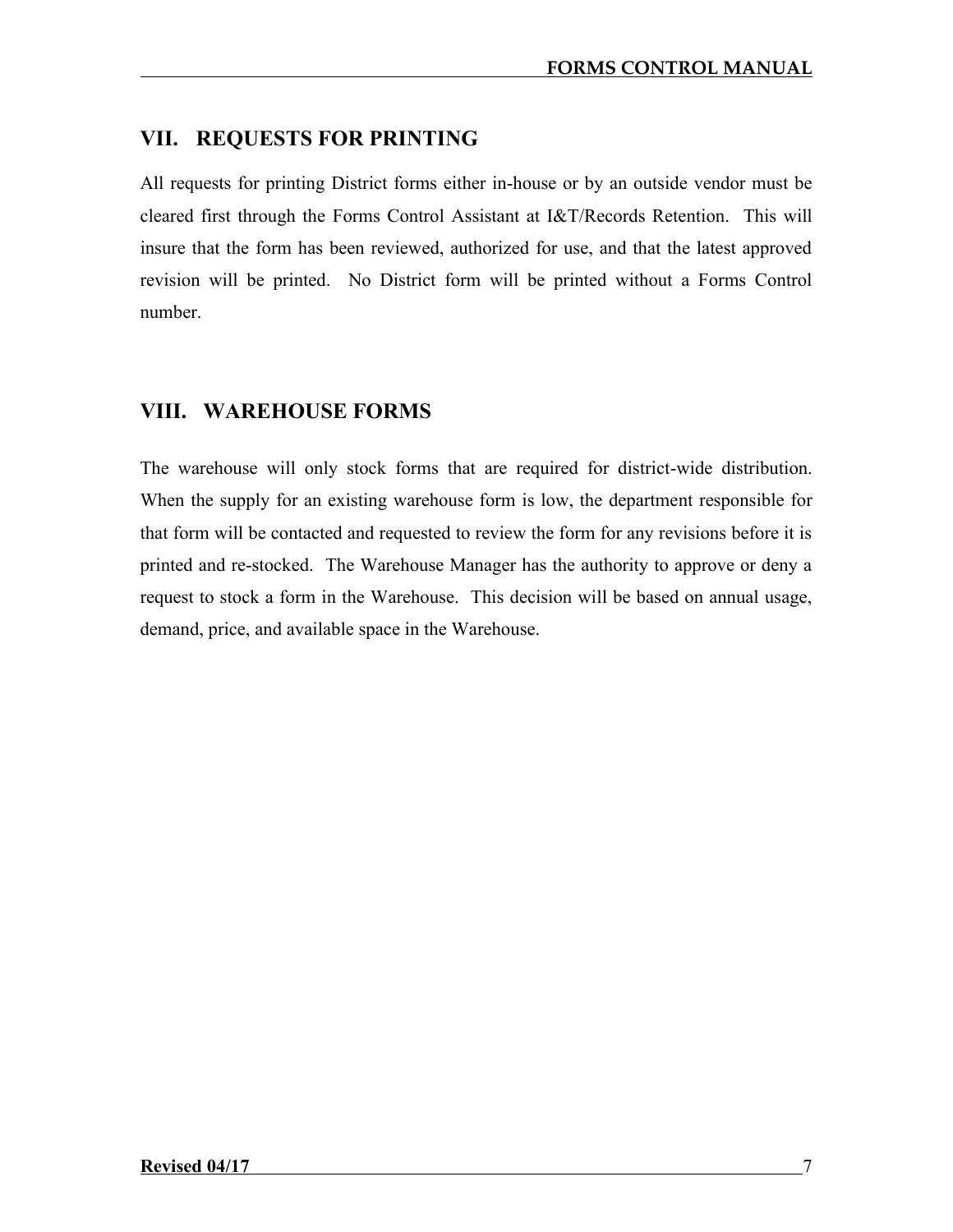### **IX. DISTRICT FORMS CATALOG**

The Florida Administrative Procedures Act (Chapter 1008.385 (2)(b)1, F.S.) requires an inventory of all official District forms be maintained and an index is made accessible for public inspection.

All official forms approved for use in the Broward County school system shall contain a county form number and be indexed in the District Forms Catalog.

The system was established to record, catalog, and index all forms and/or reports sent by a school or department to another organizational unit. This includes Federal, State, District, and School forms and reports. Every year, the content of the catalog is surveyed, updated, and revised. The catalog should be used to answer the following questions that may arise regarding a District form:

> Is this form the most current/revised copy? What is the name and form number of the form? What department is responsible for this form? Where can I get this form? Is the form available electronically? Does this form need translation?

Any questions regarding a specific form should be directed to the Sponsor/Department listed for that particular form in the official District Forms Catalog database. Questions regarding the District Forms Catalog should be directed to the Forms Control Assistant, I&T/Records Retention at (754) 321-3150.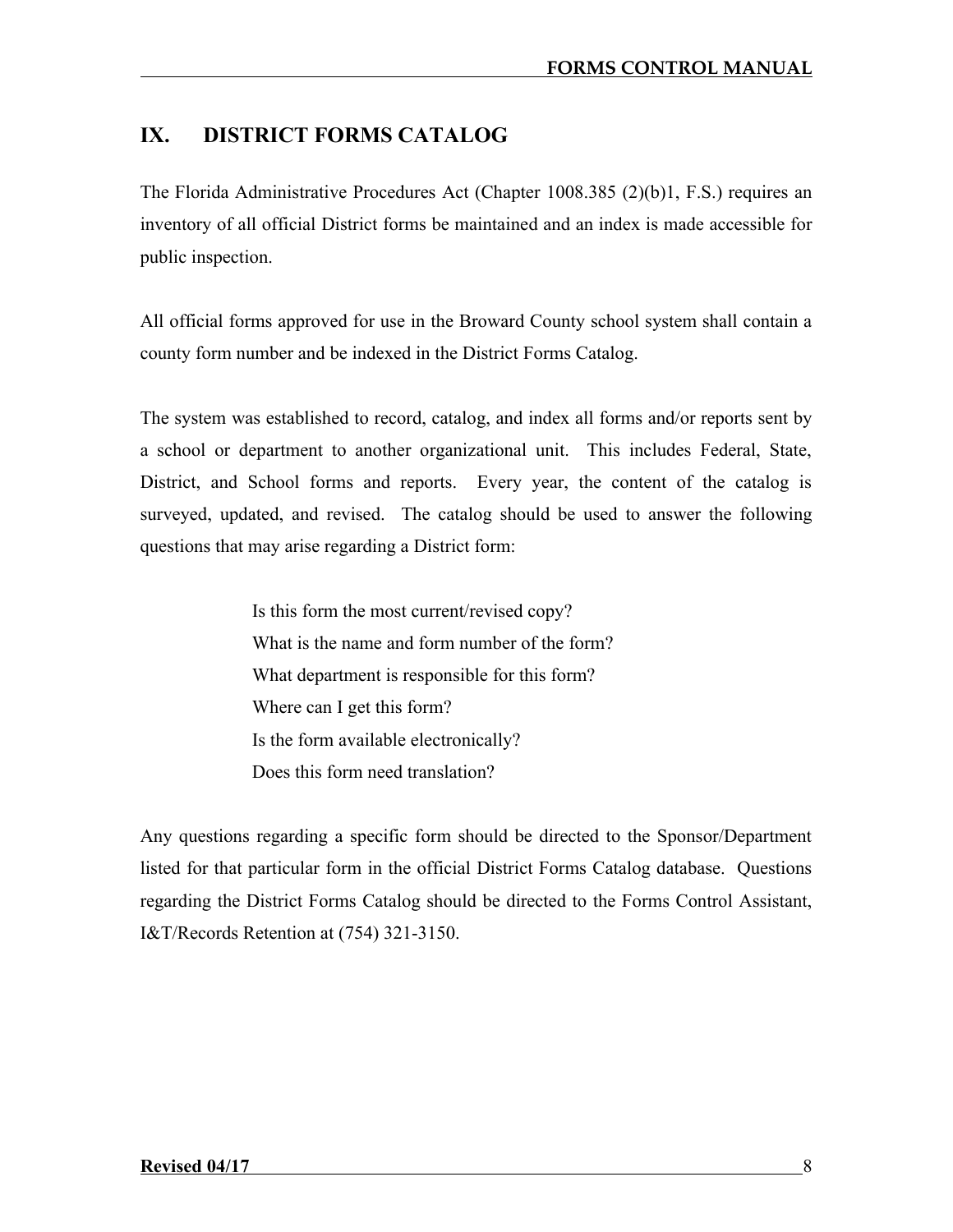### **X. INTERNAL FORMS**

Internal forms are restricted to a single school, area office, department, or section for the purpose of organizing, facilitating, or coordinating specialized activities within that organizational unit. An example of an internal form is an overtime report that moves from employee to supervisor, but never leaves the school or department of origination. *Based upon the abundance of existing forms requesting duplicate information, there shall be no additional internal forms created at school sites/centers, unless mandated by State Statute or School Board Policy.*

Principals and Department Heads should follow the best practices implementation checklist to make sure all internal forms are in compliance with School Board Policy 2501.

#### Best Practices Checklist:

 Each Principal or Department Head shall appoint a designee to maintain the Internal Forms Index at their location.

The designee will:

- Conduct an inventory to identify every internal form.
- Eliminate duplicate forms and outdated forms.
- Make sure all legal forms conform to the Forms Control Manual guidelines.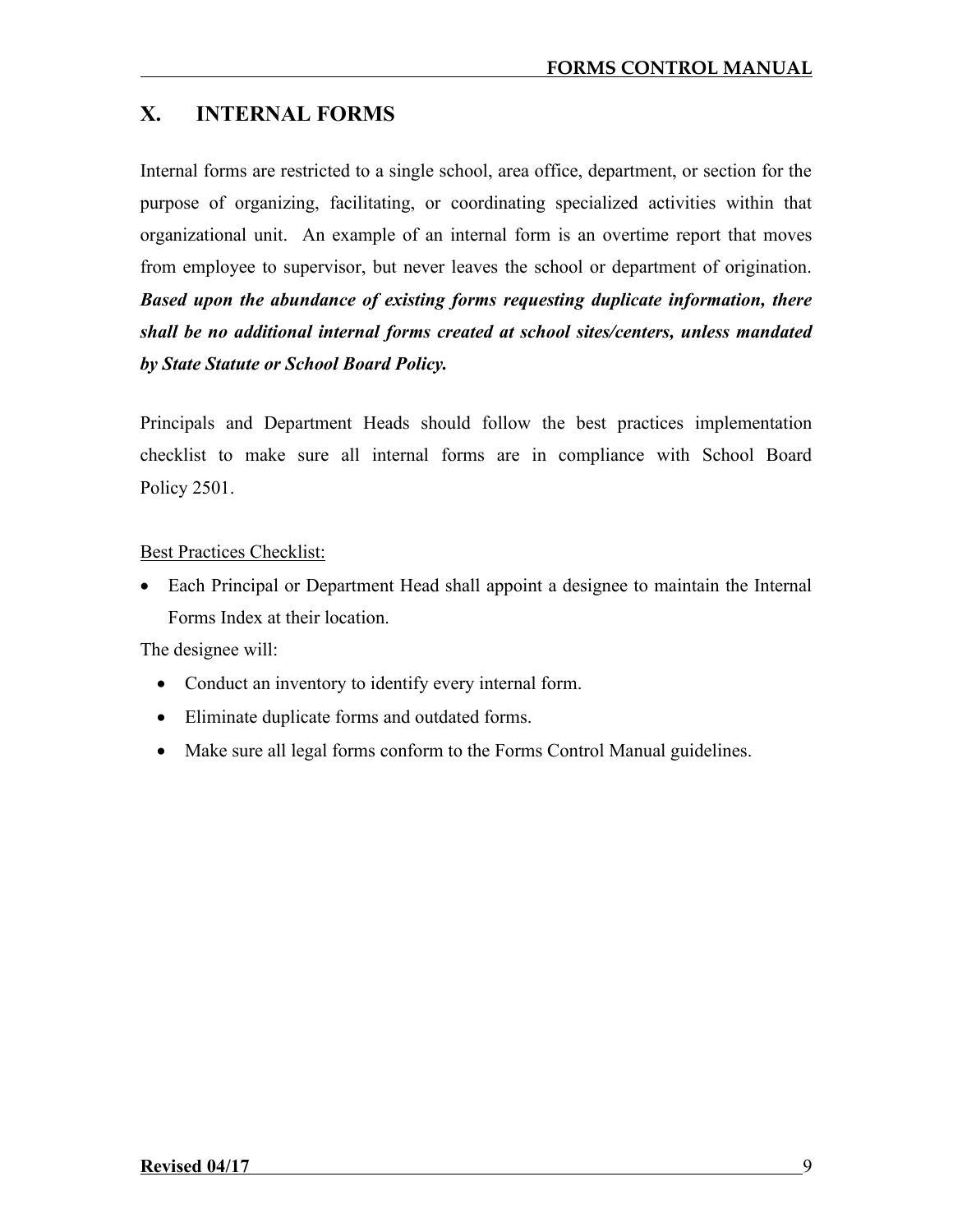All internal forms must read:

 Broward County Public Schools with logo at the top center of the form. This is the approved logo and any other logo will be audited or investigated.

## **BROWARD COUNTY PUBLIC SCHOOLS LOCATION NAME**

- School or Department Name under Broward County Public Schools
- Internal Form (IF) number and location number in the left-hand bottom corner of the form; e.g., IF001-0161.

The Faculty Council at each school is responsible for issues regarding Internal Forms and after reviewing will submit its recommendation to the school Principal (Broward Teachers Union Collective Bargaining Agreement, Article 12 & 17).